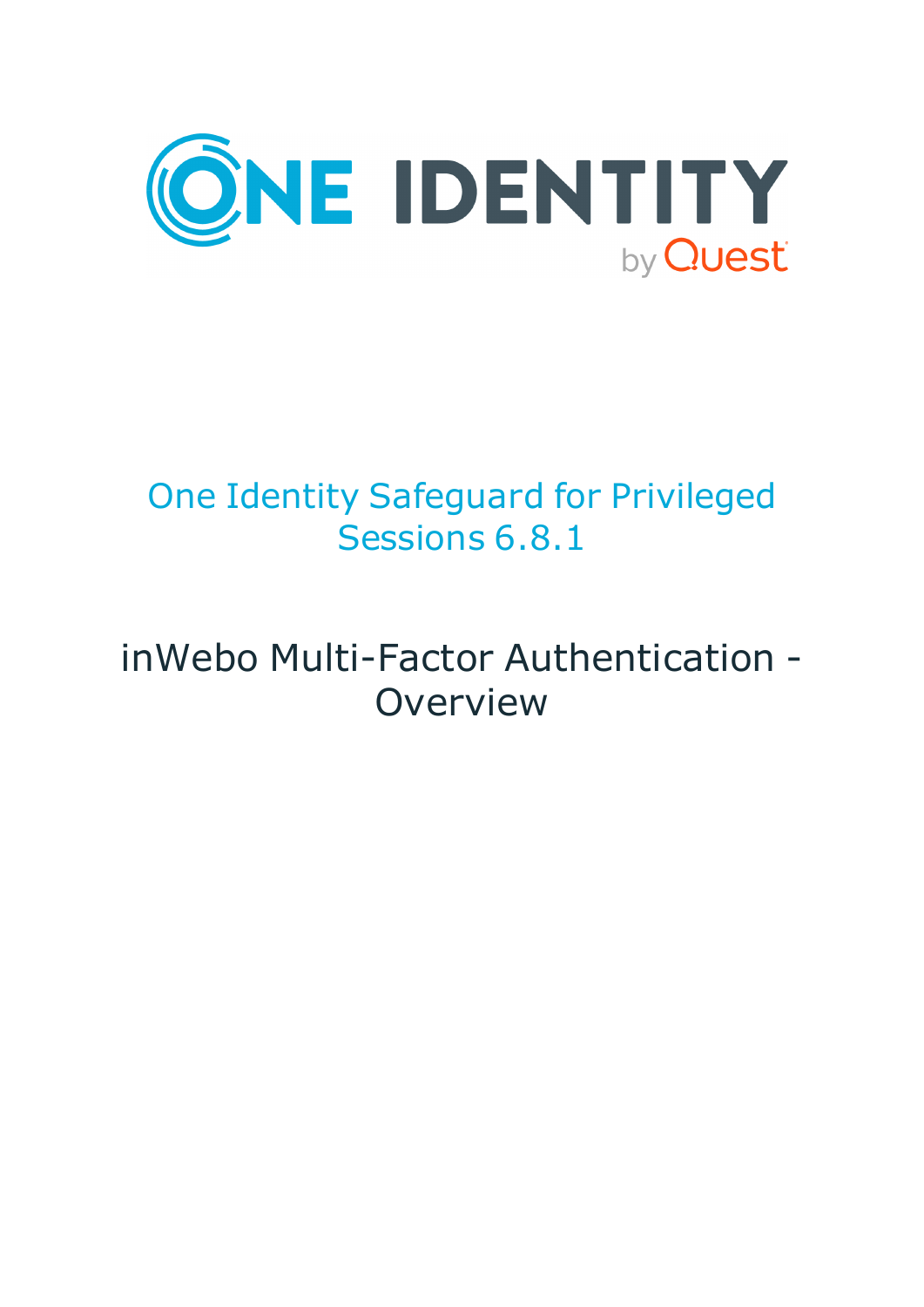#### **Copyright 2021 One Identity LLC.**

#### **ALL RIGHTS RESERVED.**

This guide contains proprietary information protected by copyright. The software described in this guide is furnished under a software license or nondisclosure agreement. This software may be used or copied only in accordance with the terms of the applicable agreement. No part of this guide may be reproduced or transmitted in any form or by any means, electronic or mechanical, including photocopying and recording for any purpose other than the purchaser's personal use without the written permission of One Identity LLC .

The information in this document is provided in connection with One Identity products. No license, express or implied, by estoppel or otherwise, to any intellectual property right is granted by this document or in connection with the sale of One Identity LLC products. EXCEPT AS SET FORTH IN THE TERMS AND CONDITIONS AS SPECIFIED IN THE LICENSE AGREEMENT FOR THIS PRODUCT, ONE IDENTITY ASSUMES NO LIABILITY WHATSOEVER AND DISCLAIMS ANY EXPRESS, IMPLIED OR STATUTORY WARRANTY RELATING TO ITS PRODUCTS INCLUDING, BUT NOT LIMITED TO, THE IMPLIED WARRANTY OF MERCHANTABILITY, FITNESS FOR A PARTICULAR PURPOSE, OR NON-INFRINGEMENT. IN NO EVENT SHALL ONE IDENTITY BE LIABLE FOR ANY DIRECT, INDIRECT, CONSEQUENTIAL, PUNITIVE, SPECIAL OR INCIDENTAL DAMAGES (INCLUDING, WITHOUT LIMITATION, DAMAGES FOR LOSS OF PROFITS, BUSINESS INTERRUPTION OR LOSS OF INFORMATION) ARISING OUT OF THE USE OR INABILITY TO USE THIS DOCUMENT, EVEN IF ONE IDENTITY HAS BEEN ADVISED OF THE POSSIBILITY OF SUCH DAMAGES. One Identity makes no representations or warranties with respect to the accuracy or completeness of the contents of this document and reserves the right to make changes to specifications and product descriptions at any time without notice. One Identity does not make any commitment to update the information contained in this document.

If you have any questions regarding your potential use of this material, contact:

One Identity LLC. Attn: LEGAL Dept 4 Polaris Way Aliso Viejo, CA 92656

Refer to our Web site ([http://www.OneIdentity.com](http://www.oneidentity.com/)) for regional and international office information.

#### **Patents**

One Identity is proud of our advanced technology. Patents and pending patents may apply to this product. For the most current information about applicable patents for this product, please visit our website at [http://www.OneIdentity.com/legal/patents.aspx](http://www.oneidentity.com/legal/patents.aspx).

#### **Trademarks**

One Identity and the One Identity logo are trademarks and registered trademarks of One Identity LLC. in the U.S.A. and other countries. For a complete list of One Identity trademarks, please visit our website at [www.OneIdentity.com/legal](http://www.oneidentity.com/legal). All other trademarks are the property of their respective owners.

#### **Legend**

**WARNING: A WARNING icon highlights a potential risk of bodily injury or property damage, for which industry-standard safety precautions are advised. This icon is often associated with electrical hazards related to hardware.**

**CAUTION: A CAUTION icon indicates potential damage to hardware or loss of data if** A **instructions are not followed.**

SPS inWebo Multi-Factor Authentication - Overview Updated - 15 January 2021, 06:17 Version - 6.8.1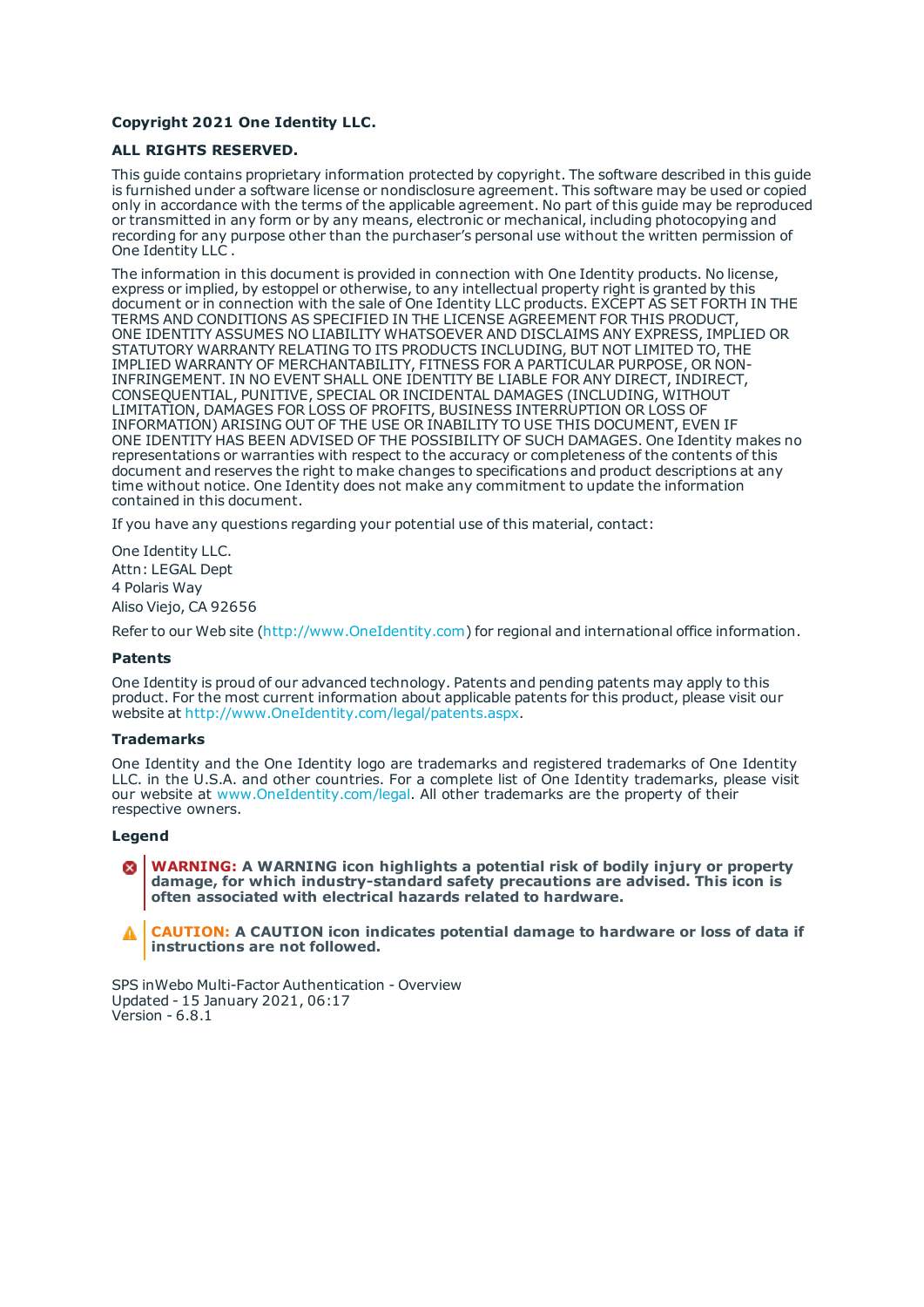## **Contents**

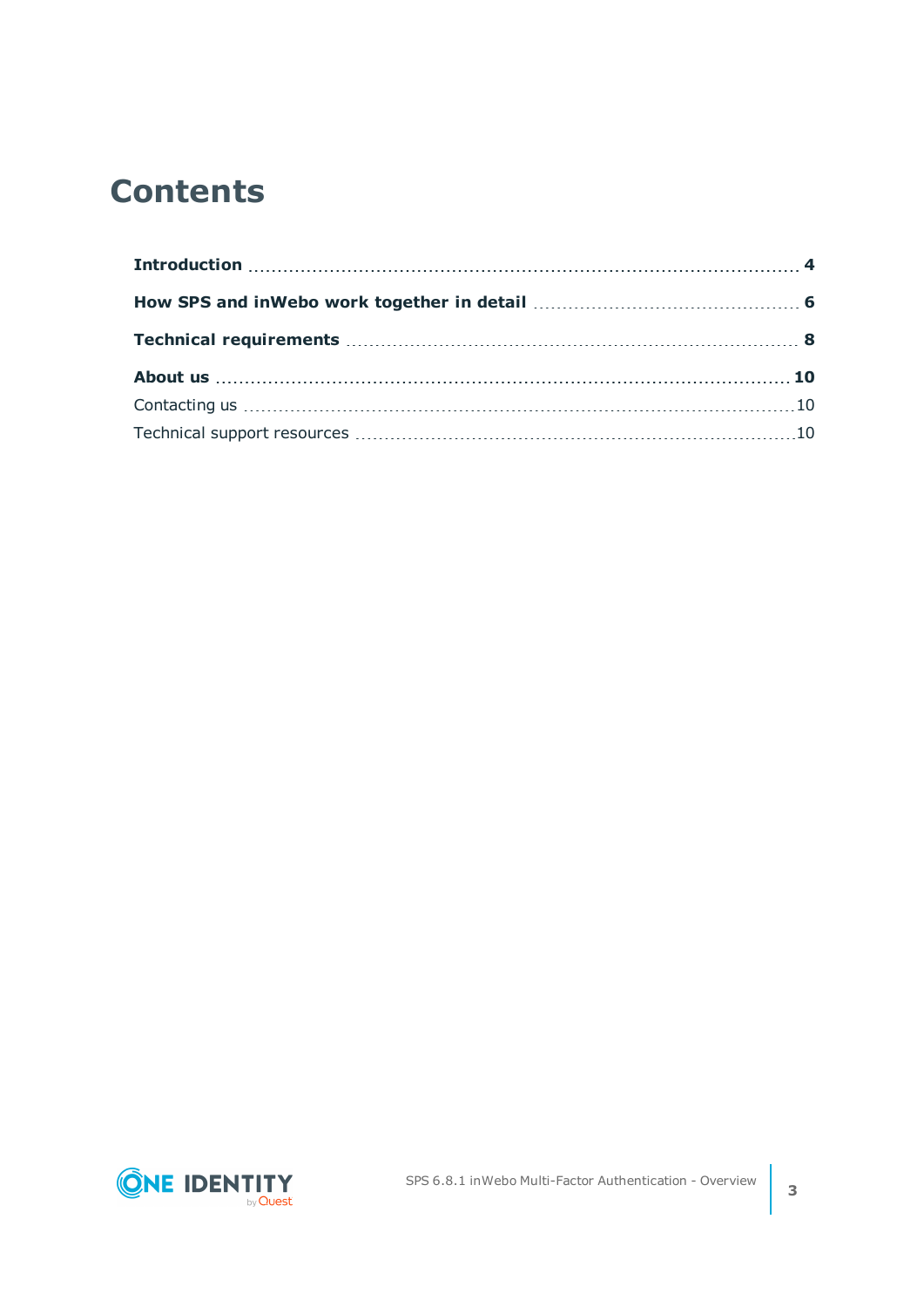## **Introduction**

<span id="page-3-0"></span>This document describes how you can use the services of [inWeboinWebo](https://www.inwebo.com/) to authenticate the sessions of your privileged users with One Identity Safeguard for Privileged Sessions (SPS).

### **One Identity Safeguard for Privileged Sessions:**

One Identity Safeguard for Privileged Sessions (SPS) controls privileged access to remote IT systems, records activities in searchable, movie-like audit trails, and prevents malicious actions. SPS is a quickly deployable enterprise device, completely independent from clients and servers — integrating seamlessly into existing networks. It captures the activity data necessary for user profiling and enables full user session drill down for forensic investigations.

SPS acts as a central authentication gateway, enforcing strong authentication before users access sensitive IT assets. SPS can integrate with remote user directories to resolve the group memberships of users who access nonpublic information. Credentials for accessing information systems can be retrieved transparently from SPS's local Credential Store or a third-party password management system. This method protects the confidentiality of passwords as users can never access them. When used together with inWebo (or another Multi-Factor Authentication (MFA) provider), SPS directs all connections to the authentication tool, and upon successful authentication, it permits the user to access the information system.

### **Integrating inWebo with SPS:**

SPS can interact with your inWebo account and can automatically request strong Multi-Factor Authentication for your privileged users who are accessing the servers and services protected by SPS. When used together with inWebo, SPS prompts the user for a second factor authentication, and upon successful authentication, it permits the user to access the information system.

The integration adds an additional security layer to the gateway authentication performed on SPS. If the inWebo Authenticator App is installed on the user's device (smartphone, notebook, smartwatch, and so on), the user can generate a One-Time Password (OTP) using the device. This will be used for the authentication to the One Identity platform. The one-time password is changed after 60 seconds.

### **Meet compliance requirements**

ISO 27001, ISO 27018, SOC 2, and other regulations and industry standards include authentication-related requirements, (for example, Multi-Factor Authentication (MFA) for accessing production systems, and the logging of all administrative sessions). In addition to other requirements, using SPS and inWebo helps you comply with the following requirements:

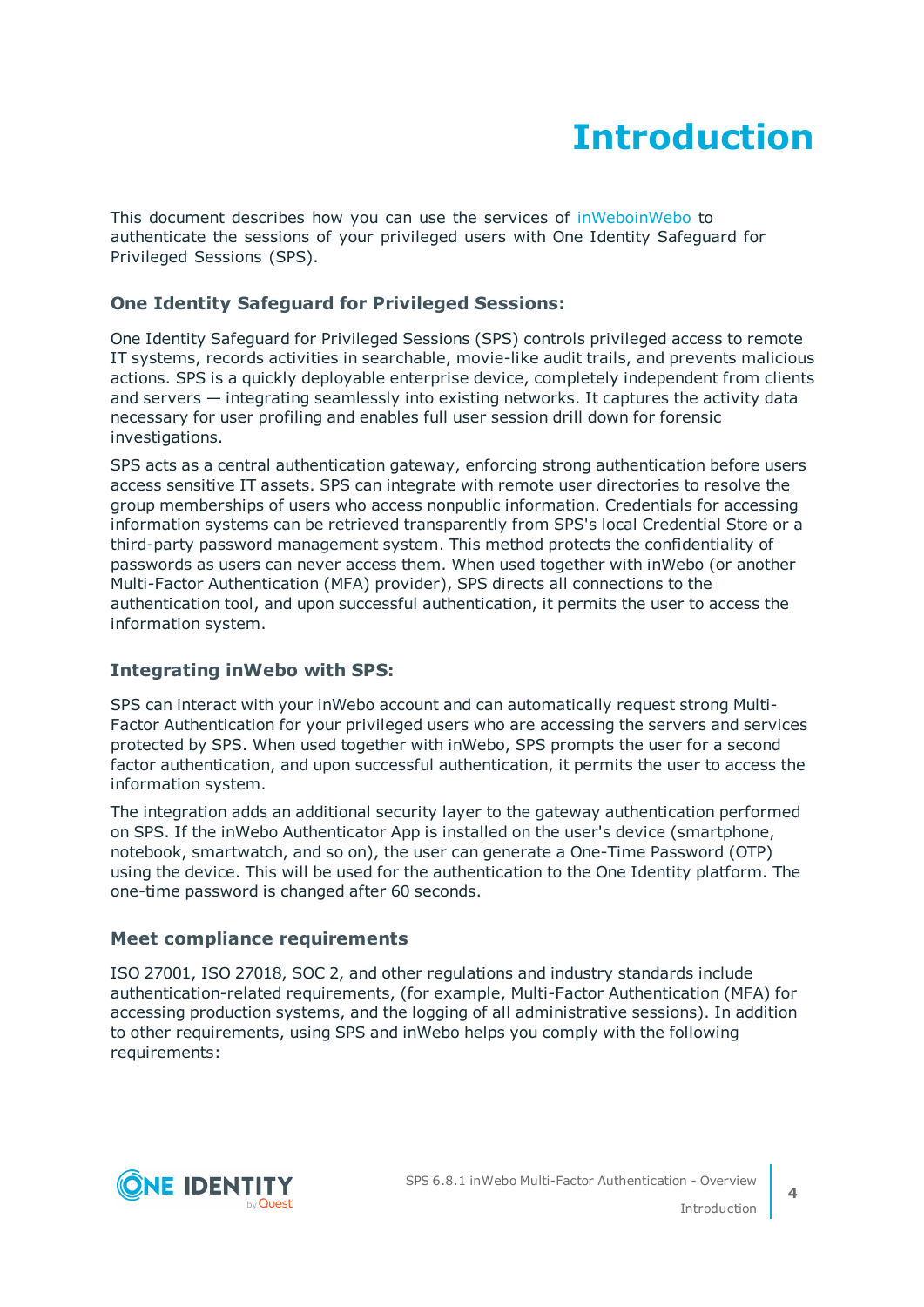- PCI DSS 8.3: Secure all individual non-console administrative access and all remote access to the cardholder data environment (CDE) using MFA.
- PART 500.12 Multi-Factor Authentication: Covered entities are required to apply MFA for:
	- Each individual accessing the covered entity's internal systems.
	- Authorized access to database servers that allow access to nonpublic information.
	- Third parties accessing nonpublic information.
- NIST 800-53 IA-2, Identification and Authentication, network access to privileged accounts: The information system implements MFA for network access to privileged accounts.

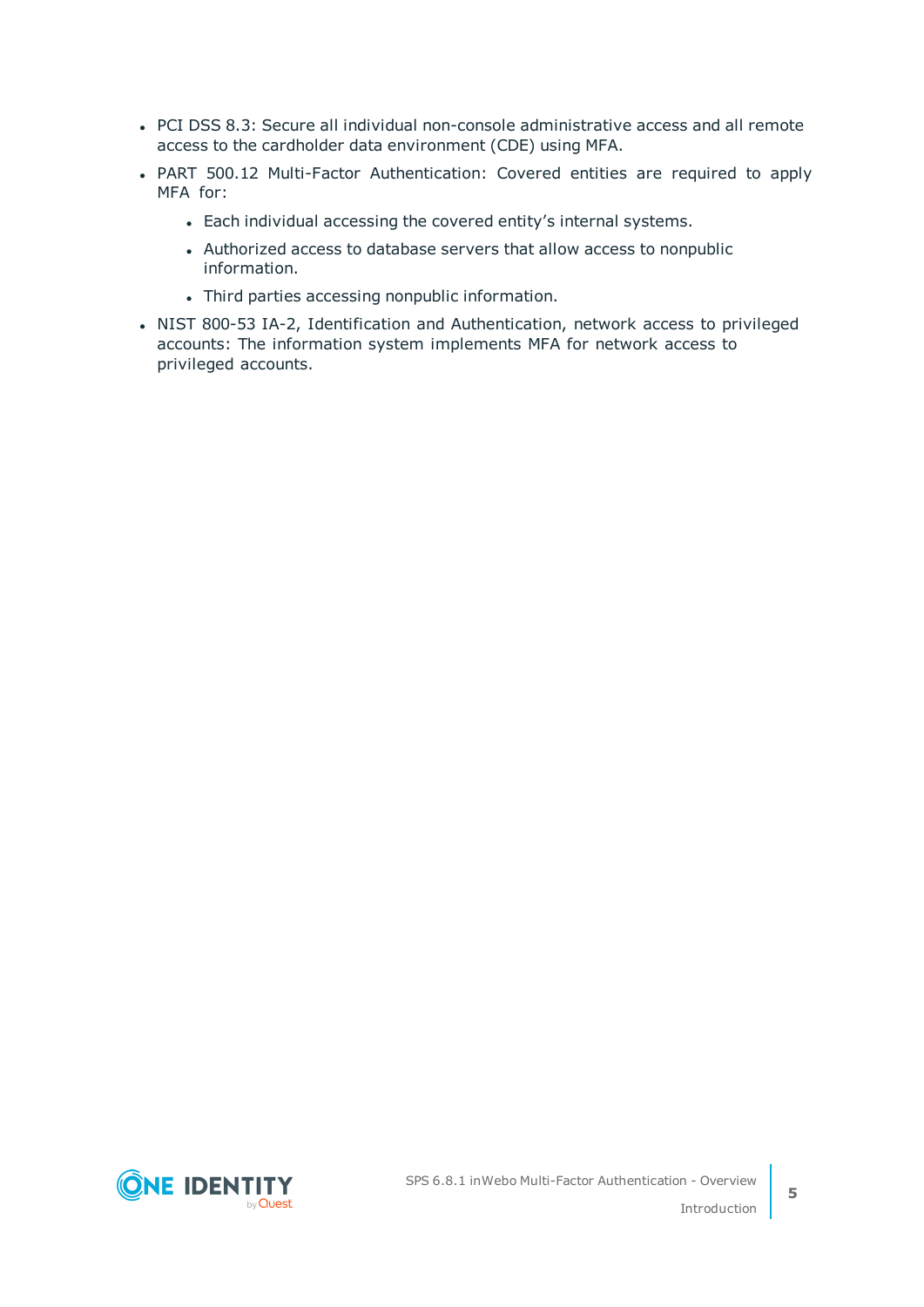## **How SPS and inWebo work together in detail**

<span id="page-5-0"></span>

1. A user attempts to log in to a protected server.

### 2. **Gateway authentication on SPS**

SPS receives the connection request and authenticates the user. SPS can authenticate the user to a number of external user directories, (for example, LDAP, Microsoft Active Directory, or RADIUS). This authentication is the first factor.

#### 3. **Check if the user is exempt from multi-factor authentication**

You can configure SPS using whitelists and blacklists to selectively require multifactor authentication for your users, (for example, to create break-glass access for specific users).

- If multi-factor authentication is not required, the user can start working, while SPS records the user's activities. The procedure ends here.
- If multi-factor authentication is required, SPS continues the procedure with the next step.

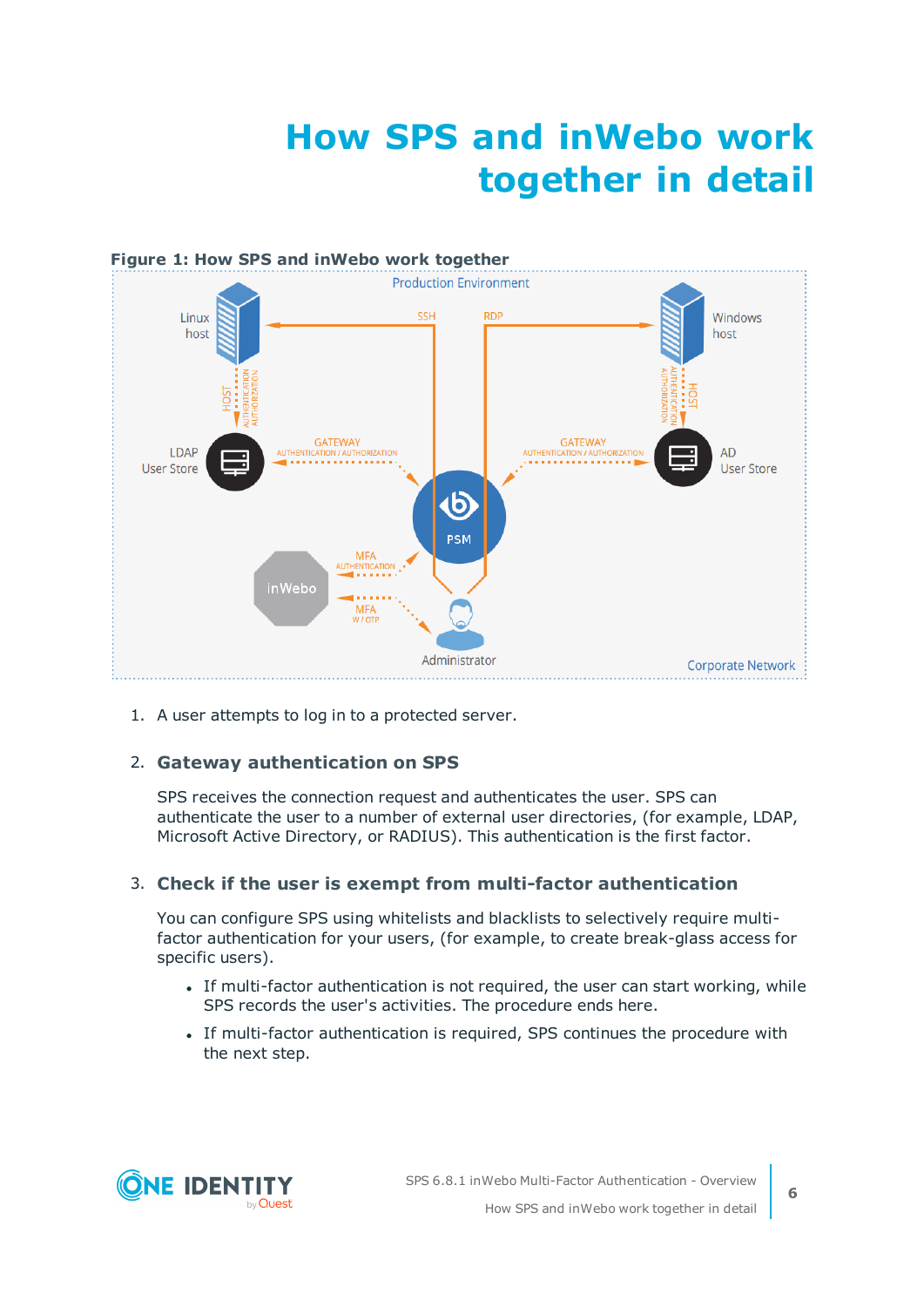For details on creating exemption lists, see ["\[WHITELIST\]"](https://support.oneidentity.com/technical-documents/safeguard-for-privileged-sessions/6.8.1/inwebo-multi-factor-authentication---tutorial/[whitelist]/) in the inWebo Multi-Factor [Authentication](https://support.oneidentity.com/technical-documents/safeguard-for-privileged-sessions/6.8.1/inwebo-multi-factor-authentication---tutorial/[whitelist]/) - Tutorial.

#### 4. **Determining the external inWebo identity**

If the gateway usernames are different from the external inWebo identities, you must configure the SPS inWebo plugin to map the gateway usernames to the external inWebo identities.

The mapping can be as simple as appending a domain name to the gateway username, or you can query an LDAP or Microsoft Active Directory server.

For details, see ["\[USERMAPPING\]"](https://support.oneidentity.com/technical-documents/safeguard-for-privileged-sessions/6.8.1/inwebo-multi-factor-authentication---tutorial/[usermapping]/) in the inWebo Multi-Factor Authentication - [Tutorial.](https://support.oneidentity.com/technical-documents/safeguard-for-privileged-sessions/6.8.1/inwebo-multi-factor-authentication---tutorial/[usermapping]/)

#### 5. **Outband authentication on inWebo**

If gateway authentication is successful, SPS connects the inWebo server to check which authentication factors are available for the user. Then SPS requests the second authentication factor from the user.

- For OTP-like authentication factors, SPS requests the OTP from the user, and sends it to the inWebo server for verification.
- For the inWebo push notification factor, SPS asks the inWebo server to check if the user successfully authenticated on the inWebo server.
- 6. If multi-factor authentication is successful, the user can start working, while SPS records the user's activities. (Optionally, SPS can retrieve credentials from a local or external Credential Store or password vault, and perform authentication on the server with credentials that are not known to the user.)
- 7. If the user opens a new session within a short period, they can do so without having to perform multi-factor authentication again. After this configurable grace period expires, the user must perform multi-factor authentication to open the next session.

For details, see ["\[authentication\\_cache\]"](https://support.oneidentity.com/technical-documents/safeguard-for-privileged-sessions/6.8.1/inwebo-multi-factor-authentication---tutorial/[authentication_cache]/) in the inWebo Multi-Factor [Authentication](https://support.oneidentity.com/technical-documents/safeguard-for-privileged-sessions/6.8.1/inwebo-multi-factor-authentication---tutorial/[authentication_cache]/) - Tutorial.

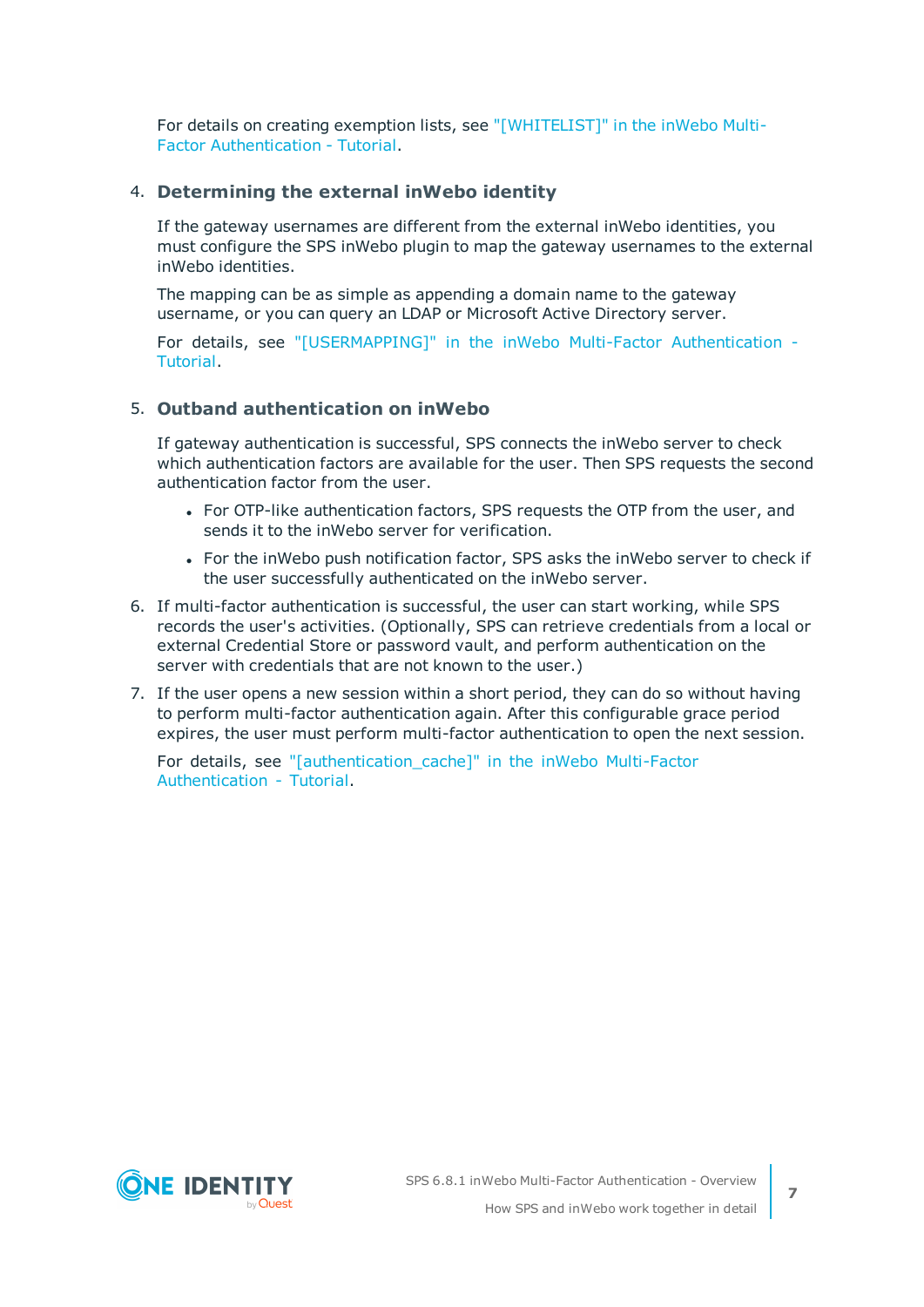# **Technical requirements**

<span id="page-7-0"></span>In order to successfully connect SPS with RADIUS server, you need the following components.

#### **In inWebo:**

- A valid inWebo subscription that permits multi-factor authentication.
- Your users must be enrolled in inWebo and their access must be activated.
- The users must install the inWebo Mobile app.

#### **In SPS:**

- A One Identity Safeguard for Privileged Sessions appliance (virtual or physical), at least version SPS 5.11.05.11.0.
- A copy of the SPS inWebo Multi-Factor Authentication plugin. This plugin is an Authentication and Authorization (AA) plugin customized to work with the inWebo multi-factor authentication service.
- SPS must be able to access the Internet (at least the services on api.myinwebo.com). Since inWebo is a cloud-based service provider, SPS must be able to access its web services to authorize the user.

The connection also requires the Service ID that is displayed on the inWebo Administration interface under the **Service Users** tab.

Generate and download an X.509 certificate and store it in the credential store:

- 1. In the inWebo Administration interface, navigate to **Secure Sites** and click **Download a new certificate for the API**. Configure the parameters (**Authentication**: Yes, **Provisioning**: No) and click **Download**.
- 2. Decrypt the downloaded X.509 certificate with the following command: openssl rsa -in <certificate-file-name>.crt. Enter the required passphrase. The decrypted part of the certificate is displayed on the console screen.
- 3. Copy the decrypted part from -----BEGIN RSA PRIVATE KEY----- to -----END RSA PRIVATE KEY-----, open the <certificate-file-name>.crt and replace the encrypted part with the copied decrypted part from -----BEGIN ENCRYPTED PRIVATE KEY----- to -----END ENCRYPTED PRIVATE KEY-----.
- Depending on the factor you use to authenticate your users, your users might need Internet access on their cellphones.
- SPS supports AA plugins in the MSSQL, RDP, SSH, and Telnet protocols.
- **.** In RDP, using an AA plugin together with Network Level Authentication in a Connection Policy has the same limitations as using Network Level Authentication without domain membership.

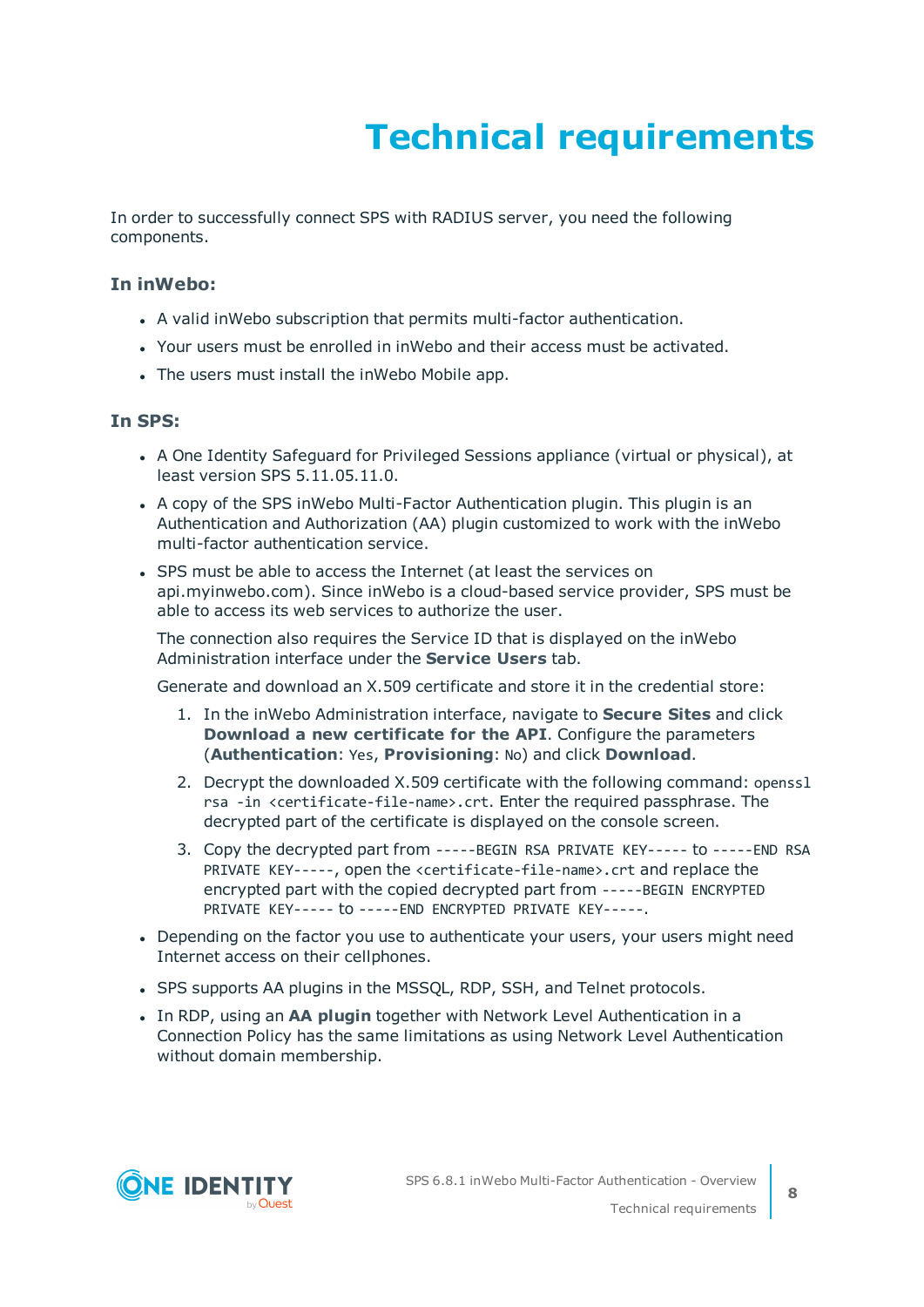**In RDP, using an AA plugin requires TLS-encrypted RDP connections. For details,** see "Enabling [TLS-encryption](https://support.oneidentity.com/technical-documents/safeguard-for-privileged-sessions/6.8.1/administration-guide/rdp-specific-settings/enabling-tls-encryption-for-rdp-connections/) for RDP connections" in the Administration Guide.

#### **Availability and support of the plugin**

The SPS inWebo Multi-Factor Authentication plugin is available for download as-is, free of charge to every SPS customer from the InWebo Multi-Factor [Authentication](https://github.com/OneIdentity/safeguard-sessions-plugin-inwebo-mfa/releases) plugin for [Safeguard](https://github.com/OneIdentity/safeguard-sessions-plugin-inwebo-mfa/releases) for Privileged Sessions page. In case you need any customizations or additional features, contact our [Support](https://support.oneidentity.com/one-identity-safeguard-for-privileged-sessions) Team.

### **A** CAUTION:

**Using custom plugins in SPS is recommended only if you are familiar with both Python and SPS. Product support applies only to SPS: that is, until the entry point of the Python code and passing the specified arguments to the Python code. One Identity is not responsible for the quality, resource requirements, or any bugs in the Python code, nor any crashes, service outages, or any other damage caused by the improper use of this feature, unless explicitly stated in a contract with One Identity. If you want to create a custom plugin, contact our [Support](https://support.oneidentity.com/one-identity-safeguard-for-privileged-sessions) Team for details and instructions.**